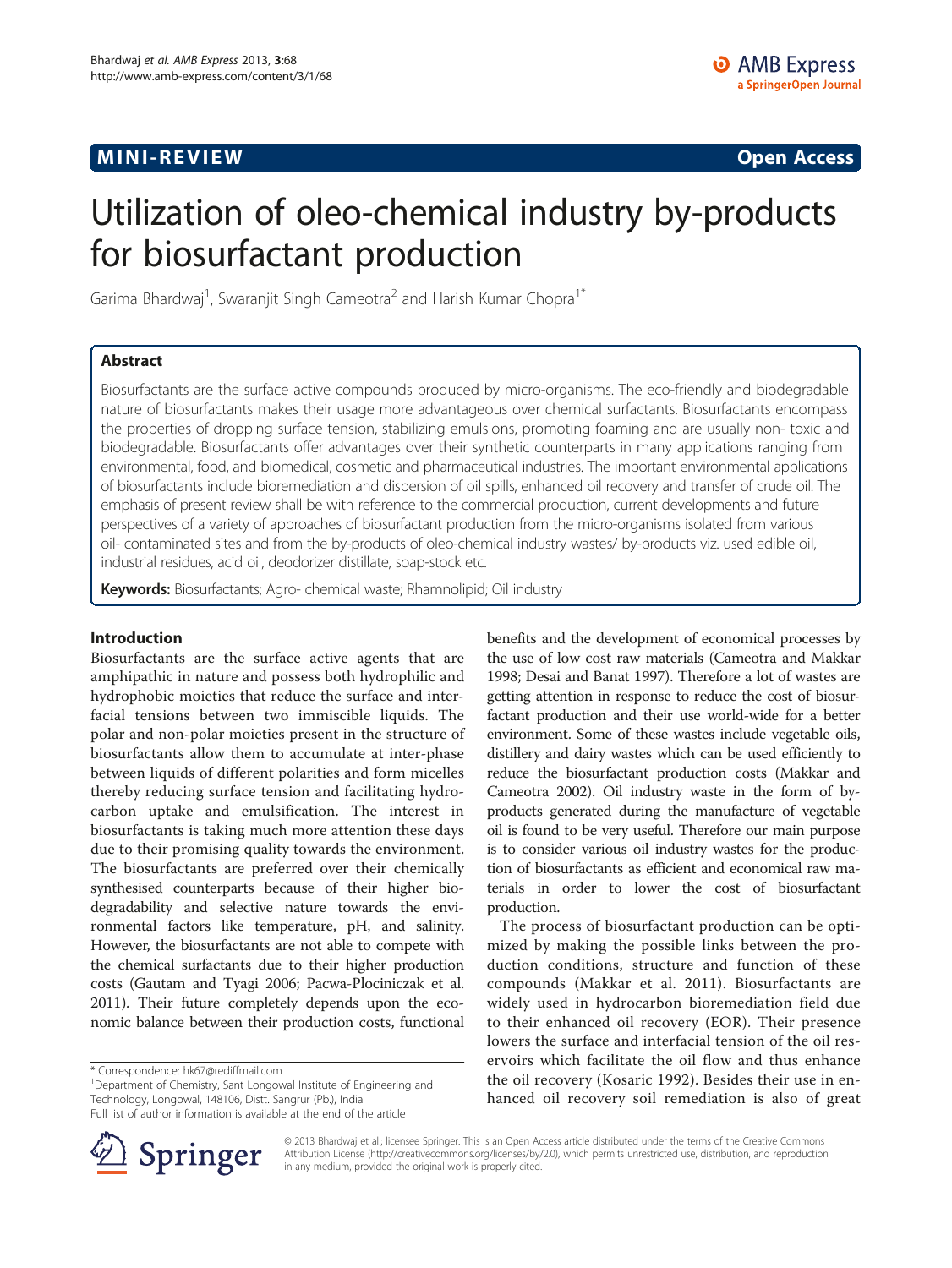importance where they accelerate the remediation of organic and metal contaminated sites (Christofi and Ivshina [2002\)](#page-4-0). Other potential applications of biosurfactants relate to food, cosmetic, health care industries and cleaning toxic chemicals of industrial, agricultural origin and industrial waste utilization. The chemical structures of some of the common biosurfactants isolated from oleo-chemical industry waste are shown in Figure 1.

## Micro-organisms producing biosurfactants

A variety of micro-organisms produce biosurfactants that are diverse in chemical composition. The nature and amount of the biosurfactant produced solely depends upon the site from where the micro-organism is isolated and the various nutritional factors available for their growth (Table [1](#page-2-0)). Many microorganisms have been isolated from contaminated soils, effluents and waste water sources for industrial utilization of the various types of agro-industrial waste products. Thus, these have an ability to grow on substrates considered potentially noxious for other non-producing microorganisms.

## Maximum production and recovery of biosurfactants via microbial bioprocess development

The bio-process optimization is a very important aspect of biosurfactant production using various industrial wastes. Several factors need to be considered before a standard procedure is laid out for the setting up the process at industrial level. These are described as follows.

### Factors affecting the biosurfactant production

Many factors affect the production of biosurfactants at the genetic, nutritional and physicochemical environment levels. Several carbon and nitrogen sources which helps in the growth of micro-organisms but they are not suitable for the production of biosurfactants. Some of the carbon-nitrogen sources and the environmental factors affecting the production of biosurfactants selected from oil industry are discussed here.

### Carbon sources

In case of hydrophilic substrates Pichia anamola supported better growth in glucose and in case of hydrophobic substrates soyabean and palm oil were the best carbon sources as compared to coconut oil as a very low amount of biosurfactant is produced on it. The surface tension reduced to 28mN/m suggesting the secretion of biosurfactants in the fermentation media (Thaniyavarn et al. [2008](#page-4-0)). When grown on used edible oil as a carbon source Pseudomonas sp was able to produce maximum yield of biosurfactant which was 7.6 g/L compared to rice water, diesel, petrol and whey (Soniyamby et al. [2011\)](#page-4-0). Olive oil was the best carbon source for the production of biosurfactants by Pseudomonas fluorescence compared to the hexadecane and glucose which reduced the surface tension of the fermentation media to 38 dyne/cm and an emulsification activity of 49%. Hexadecane was also able to reduce the surface tension of the fermentation media but with only 10% emulsification activity while on glucose the strain grew without biosurfactant production (Abouseoud et al. [2007](#page-4-0)).

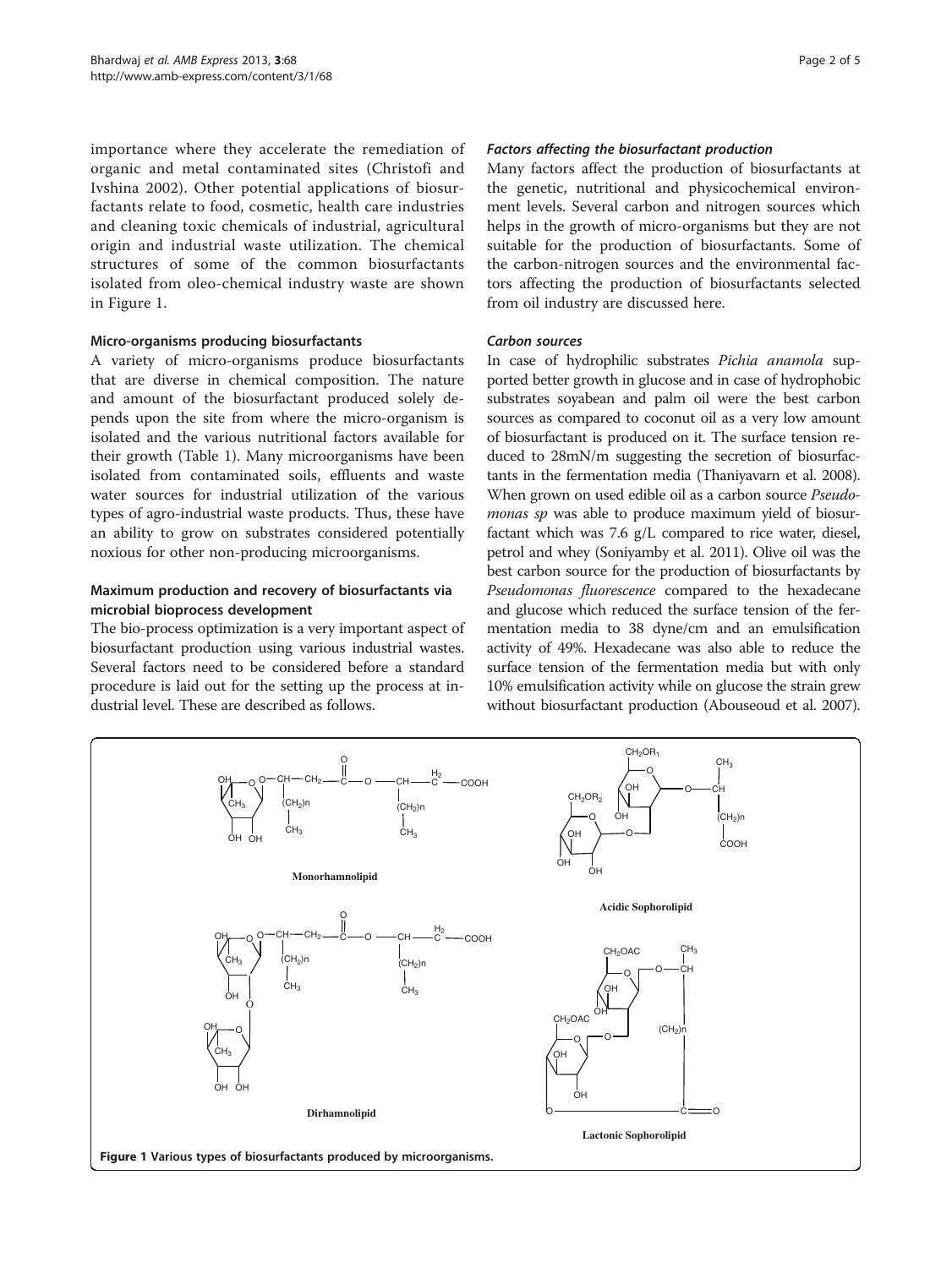| Microorganism                 | Sources of isolation                               | <b>By-products/ Carbon Sources</b>                                              | <b>Biosurfactant</b>                    | Reference                        |
|-------------------------------|----------------------------------------------------|---------------------------------------------------------------------------------|-----------------------------------------|----------------------------------|
| Pseudomonas sp.               | Oil spilled soil                                   | Glucose/ Molasses/ Cheese whey                                                  | Rhamnolipid                             | Anandaraj and<br>Thivakaran 2010 |
| Pseudomonas sp.               | Used edible oil                                    | Used edible oil/ Rice-water/ Diesel/<br>Petrol/ Whey                            | Rhamnolipid                             | Soniyamby et al. 2011            |
| <b>Bacillus</b> subtilis      | Crude oil contaminated<br>localities               | Glucose/ Rapeseed oil supplemented<br>with crude oil                            | Iturin                                  | Bayoumi et al. 2010              |
| Bordetella hinizi-DAFI        | Crude oil contaminated<br>localities               | Sucrose/ Molasses supplemented<br>with crude oil                                | Trehalose-2,3,4,2'-<br>tetraester       | Bayoumi et al. 2010              |
| Trichosporon asahii           | Petroleum-contaminated<br>soil                     | Diesel oil                                                                      | Sophorolipids                           | 2010                             |
| Pseudomonas<br>aeruginosa LBI | Petroleum contaminated<br>soil                     | Soap-stock                                                                      | Rhamnolipids                            | Benincasa et al. 2002            |
| Serratia marcescens           | Petroleum contaminated<br>soil                     | Glycerol                                                                        | Lipopeptide                             | Anyanwu et al. 2011              |
| Candida sp. SY-16             | Oil-containing soil sample Soybean oil and glucose |                                                                                 | Mannosylerythritol<br>(Glycolipid)      | Kim et al. 1999                  |
| Pseudomonas<br>aeruginosa SP4 | Petroleum contaminated<br>soil                     | Palm oil                                                                        | Rhamnolipid                             | Sarachat et al. 2010             |
| Rhodococcus sp.               | Oil-contaminated soil                              | Sucrose/ Kerosene/ n-heptane/ n-octane/<br>n-hexadecane/ n-paraffin/gas oil     | Extra-cellular lipids<br>and glycolipid | Shavandi et al. 2011             |
| Bacillus subtilis             | Oil contaminated soil                              | Vegetable oil/ Kerosene/ Petrol/ Diesel                                         | Surfactin                               | Priya et al. 2009                |
| Pseudomonas<br>aeruginosa     | Oil contaminated soil                              | Vegetable oil/ Kerosene/ Petrol/ Diesel                                         | Rhamnolipid                             | Priya et al. 2009                |
| Pseudomonas<br>aeruginosa J4  | Waste water of<br>petrochemical factory            | Glucose/ Diesel, Kerosene/Glycerol/ Olive Oil/<br>Sunflower oil/ Grape seed oil | Rhamnolipid                             | Wei et al. 2005                  |
| Pseudomonas<br>aeruginosa EM1 | Oil contaminated site                              | Glucose/ Glycerol/ Sucrose/ Hexane/ Olive oil/<br>Oleic acid/ soybean oil       | Rhamnolipid                             | Wu et al. 2008                   |

<span id="page-2-0"></span>Table 1 Potential biosurfactants with their producing micro-organisms

Soybean oil and glucose were used as the carbon sources for the production of mannosylerythritol lipid from Candida sp. SY 16 which lowered the surface tension to 29 dyne/cm at critical micelle concentration of 10 mg/l (Kim et al. [1999](#page-4-0)). Biosurfactants produced from the Industrial residue by Candida lipolytica are very promising to their use in microbial enhanced oil recovery due to their high tolerance to NaCl concentrations which is mainly found in various oil reservoirs (Rufino et al. [2007\)](#page-4-0). The optimized conditions for the production of biosurfactants from the Pseudomonas aeruginosa SCMU106 included a combination of glucose and corn oil (Techaoei et al. [2011](#page-4-0)). 4% soybean cooking oil was used as a carbon source for the production of monoacylglycerols by Candida ishiwadae strain isolated from plant material (Thanomsub et al. [2004\)](#page-4-0). 2% of palm oil was used to obtain the highest concentrations of biosurfactants by Pseudomonas aeruginosa SP4 strain isolated from petroleum contaminated soil (Sarachat et al. [2010\)](#page-4-0). When sunflower oil was used as the carbon source by Tsukamurella spec. DSM 44370 a mixture of oligosaccharide lipids were produced. In case the carbon source was replaced with calendula oil the nature of the biosurfactant changed (Langer et al. [2006](#page-4-0)).

Biosurfactant production was enhanced during growth of Nocardiopsis sp. B4 when olive oil was used as the carbon source (Khopade et al. [2012\)](#page-4-0). Three soybean oil refinement wastes; acid oil, deodorizer distillate and soapstock were used by the Pseudomonas aeruginosa MR01 as carbon sources to reduce the cost of biosurfactant production (Partovi et al. [2013\)](#page-4-0). The use of soap-stock as the sole carbon source by Pseudomonas aeruginosa LBI resulted in the production of 16 g/L of the rhamnolipids (Benincasa et al. [2002\)](#page-4-0). A strain Pseudomonas aeruginosa J4 isolated from the waste water of petrochemical industry was able to degrade the vegetable oil as well as mineral oil for the production of biosurfactants. The maximum production of biosurfactants was 3600 mg/L which was achieved with the 10% olive oil concentration (Wei et al. [2005\)](#page-4-0).

#### Nitrogen sources

Yeast extract was the best nitrogen source used for the production of biosurfactant by Bacillus strains isolated from the marine sediments of Tamil Nadu coastal area. Also, the beef extract showed no significant change in biosurfactant production while used in place of yeast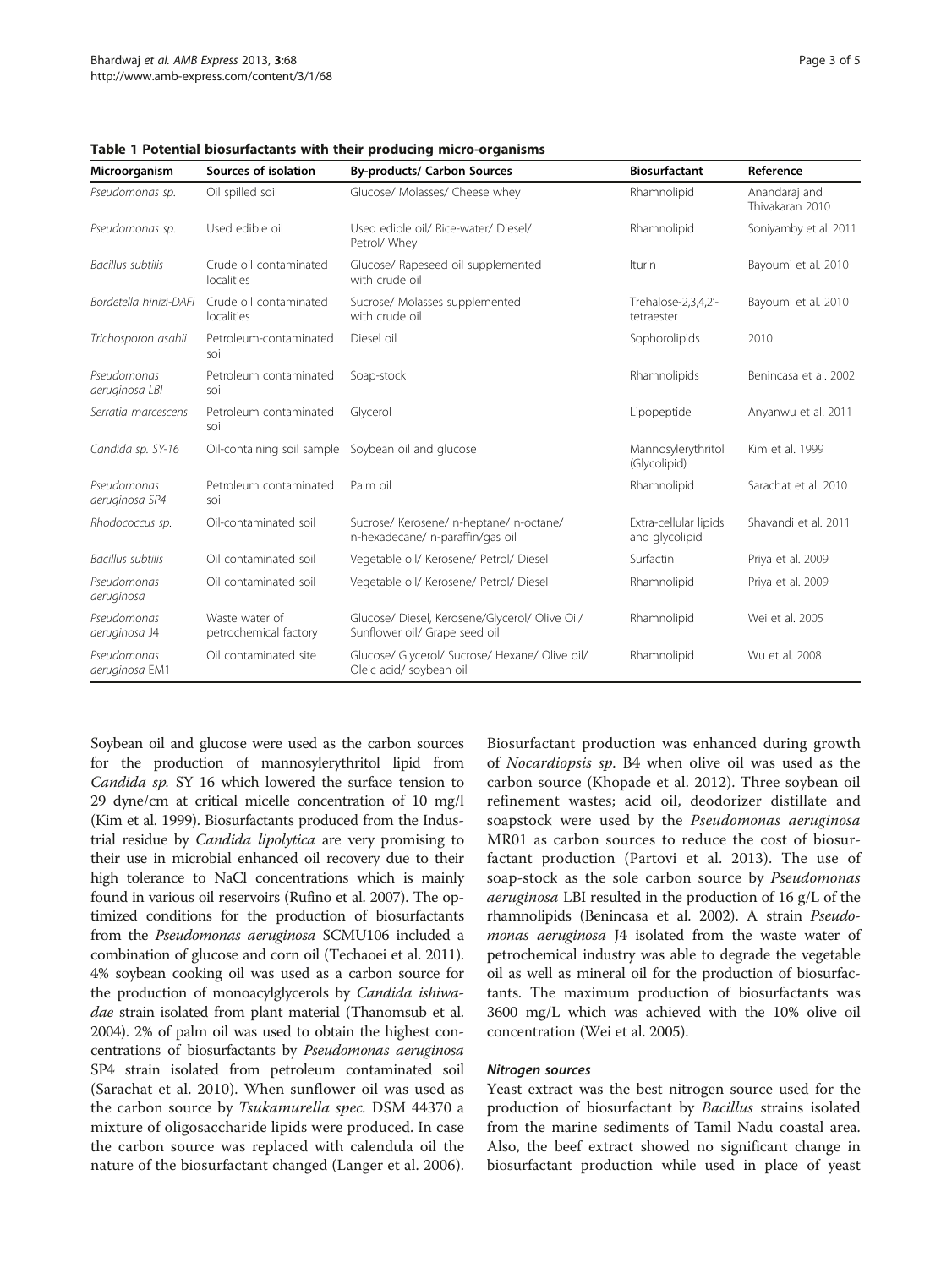extract (Gnanamani et al. [2010\)](#page-4-0). Pseudomonas sp showed the better yields of biosurfactant when grown on sodium nitrate as compared to the ammonia and urea (Soniyamby et al. [2011\)](#page-4-0). Pseudomonas fluorescence growing on olive oil as the carbon source found to be more efficient biosurfactant producer with ammonium nitrate as the nitrogen source as compared to the sodium nitrate and ammonium chloride. Ammonium chloride was used for the growth but not for the biosurfactant production (Abouseoud et al. [2007\)](#page-4-0). Peptone was found to be an essential component for the production of biosurfactants by Lactobacillus paracasei ssp. Paracasei A20 while yeast extract was a promising component for the growth of bacteria. A combination of the peptone and meat extract showed an increase in the yield of biosurfactant compared to the standard media (Gudina et al. [2011\)](#page-4-0). Phenylalanine was the most efficient nitrogen source for the cultivation of Nocardiopsis sp. B4 when used in combination with the olive oil as the carbon source (Khopade et al. [2012](#page-4-0)). The strain Pseudomonas aeruginosa EM1 isolated from the oil contaminated sites was screened for the use of various nitrogen sources to give the maximum production of biosurfactants and NaNO<sub>3</sub> was found to be the best among  $NH_4NO_3$ ,  $NH_4Cl$ , urea and yeast extract (Wu et al. [2008\)](#page-4-0).

## Environmental factors affecting the production of biosurfactants

Growth conditions and environmental factors such as temperature, pH, salinity, agitation and oxygen availability also affect the production of biosurfactants. A lipopeptide biosurfactant produced by Serratia marcescens was able to retain its properties at high temperatures range up to 100°C, high NaCl concentrations up to 12% and a wide range of pH (Anyanwu et al. [2011\)](#page-4-0). The optimum temperature and pH for the Bacillus strains isolated from the marine sediments of Tamil Nadu coastal area were  $37^{\circ}$ C and  $7.2 \pm 0.2$  respectively (Gnanamani et al. [2010\)](#page-4-0). The incubation time plays a significant role in the production of biosurfactants. The effect of incubation time can be seen by monitoring the values of emulsification activity, surface tension, biomass concentration after a regular interval of time. Pseudomonas sp showed the maximum rhamnolipid production of 5.86 g/L at 72 h (Soniyamby et al. [2011](#page-4-0)). Pseudomonas fluorescence after 36 h of incubation starts producing biosurfactant and reaches to its maximum concentration after about 56 h (Abouseoud et al. [2007](#page-4-0)). The product yield increased to 70% when aeration is supplied to the Pseudomonas aeruginosa LBI in a batch feed culture (Benincasa et al. [2002](#page-4-0)). In the batch fermentation of Pseudomonas aeruginosa EM1 when the agitation was increased from 50 to 250 rpm the rhamnolipid production increased to 80% (Wei et al. [2005](#page-4-0)).

## Applications

The biosurfactants possess a lot of applications ranging from environmental, food and biomedical, cosmetic and pharmaceutical industries. Some of the reported oil related applications are discussed here. The biosurfactants isolated from Candida lipolytica, Candida antarctica, Candida bombicola, Torulopsis bombicola and Aspergillus ustus were found to be the best choices in microbial enhanced oil recovery (Rufino et al. [2007](#page-4-0); Kitamoto et al. [2001;](#page-4-0) Adamczak and Bednarski [2000;](#page-4-0) Felse et al. [2007](#page-4-0); Cooper and Paddock [1984](#page-4-0); Seghal Kiran et al. [2009](#page-4-0)). The biosurfactant produced by Lactobacillus delbrueckii when grown on peanut oil was used in the bioremediation processes and helped in biodegradation of crude oil in laboratory scale microcosm experiments (Thavasi et al. [2011\)](#page-4-0). Rhodococcus sp. isolated from the Iranian oil contaminated soil was able to recover 65% of the trapped oil in a sand pack column which suggests its applications in the enhanced oil recovery (Shavandi et al. [2011](#page-4-0)). The biosurfactant produced from Serratia marcescens NSK1 was able to remove 60% of the engine oil and 51% of kerosene in a soil column study which suggest its various applications in microbial enhanced oil recovery (Anyanwu et al. [2011\)](#page-4-0). The modified biosurfactant of Tsukamurella sp showed novel biological activities (Langer et al. [2006](#page-4-0)). Glycolipids from Ustilago maydis FBD 12 showed significant antimicrobial activities against Salmonella enteric Var. Typhimurium and Staphyloccocus aureus (Alejandro et al. [2011\)](#page-4-0). The biosurfactant from the strain Pseudomonas aeruginosa EM1 isolated from the waste water of petrochemical industry was stated to be a good one to be used in the biodegradation processes (Wei et al. [2005\)](#page-4-0). These all properties show their potential of usage at industrial level for a greener environment.

## Conclusions

This present review provides the basic scientific information on the production and applications of biosurfactants from the oleo-chemical industrial wastes that is required to exploit natural processes and develop methods to hasten these processes for economically viable production of biosurfactants by the usage of oil industry wastes. Regardless of the advantages of biosurfactant synthesis, its industrial use is still limited due to the high costs involved in the production process. The economics of biosurfactant production may be significantly impacted through the use of inexpensive carbon substrates. In this review, we have presented a thorough investigation of oleo chemical industry waste as carbon sources for biosurfactant production. Rapid advances in the last few years helped in the understanding of the process of biosurfactant fermentation/ production by many microorganisms.